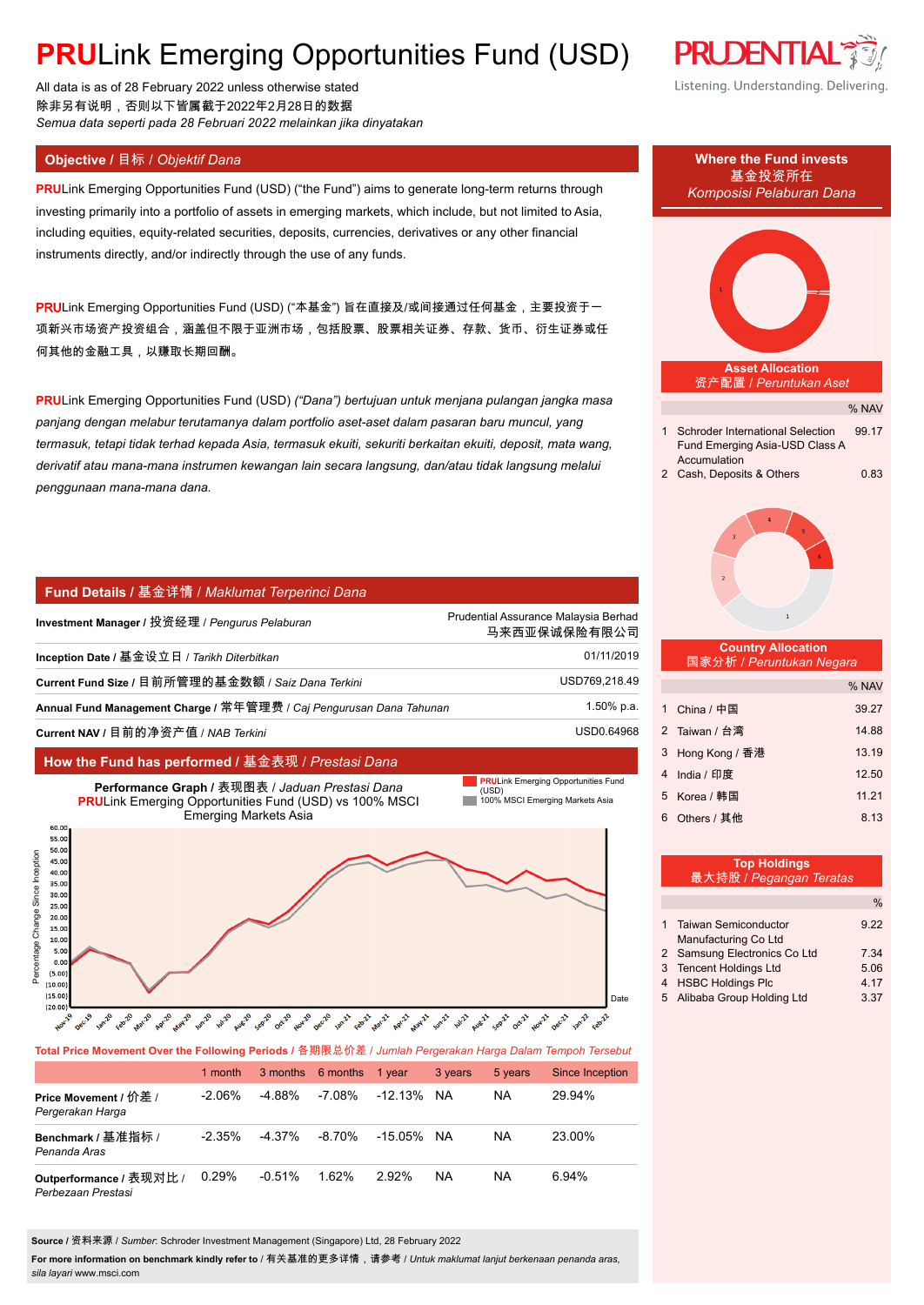# **PRU**Link Emerging Opportunities Fund (USD)

All data is as of 28 February 2022 unless otherwise stated 除非另有说明,否则以下皆属截于2022年2月28日的数据 *Semua data seperti pada 28 Februari 2022 melainkan jika dinyatakan*

# **Monthly Update /** 每月简报 / *Peningkatan Bulanan*

### **Market Review /** 市场回顾 */ Tinjauan Bulanan*

Emerging Asian equities fell in February following a volatile month for markets as Russia invaded Ukraine .

Stocks in India, China, Hong Kong and Taiwan declined, as US and European countries started to impose economic sanctions on Russia, leading to commodity price rises and fresh concerns over higher inflation. Despite periods of volatility, Malaysia, Indonesia and Thailand ended the month in positive territory.

**PRUDENTIAL** 

Listening. Understanding. Delivering.

# 俄罗斯入侵乌克兰的事件让各市场波动不已,新兴亚洲股市因之在2月下跌。印度、中国、香港与台湾股市往下调整,因为美国和欧洲开始向俄罗斯实行经济制 裁,导致原产品价格涨升,引起另一波的通膨升温关注。无视于动荡的市况,马来西亚、印尼和泰国市场当月以涨幅作收。

*Ekuiti Asia Memuncul jatuh pada bulan Februari berikutan pasaran mengalami bulan yang tidak menentu apabila Rusia menyerang Ukraine. Saham di India, China, Hong Kong dan Taiwan merosot apabila AS dan negara Eropah mula mengenakan sekatan ekonomi ke atas Rusia, yang mengasak kenaikan harga komoditi dan kebimbangan baharu terhadap inflasi yang lebih tinggi. Sungguhpun melewati fasa volatiliti namun Malaysia, Indonesia dan Thailand mengakhiri bulan tinjauan dalam wilayah positif.*

#### **Market Outlook /** 市场展望 */ Gambaran Bulanan*

Encouragingly, we have seen a slight shift in stance from economic policymakers in China, who recognise the need to underpin growth this year and stabilise the property market. Currently, however, these small steps look insufficient to reverse the de-leveraging in the property sector and boost activity. More generally, we believe the market is hoping for aggressive signs of monetary or fiscal stimulus in China, which is key to an improvement in sentiment in regional equities.

On top of these local uncertainties, global equity market volatility has increased dramatically as the US Federal Reserve has moved to a much more hawkish stance. More recently, the Russian invasion of Ukraine has triggered a broader reassessment of the global growth and inflation outlook.

令人感到欣慰的是中国经济策划者的立场有些改变,他们认为今年有必须要巩固经济成长和稳定产业市场。尽管如此,目前所采取的小步骤似乎不足于推动经济 活动以及扭转产业市场的去杠杆化情况。整体而言,我们相信市场希望中国会出现明显的货币与财政刺激政策的迹象,这对改善区域股市的情绪而言十分重要。

除了这些地方性的不明朗状况外,全球股市加剧动荡,因为美国联储局的立场更为强硬。俄罗斯在近期入侵乌克兰一举令人更广泛的重新评估全球的成长与通膨 前景。

*Kami mendapati pendirian penggubal dasar ekonomi di China berubah sedikit sebagai satu tanda yang menggalakkan. Mereka menyedari keperluan untuk menyokong pertumbuhan tahun ini dan menstabilkan pasaran hartanah. Walau bagaimanapun buat masa ini, langkah-langkah kecil sebegini kelihatan tidak mencukupi untuk membalikkan nyahkeumpilan (de-leverage) dalam sektor hartanah dan menggalakkan aktiviti. Secara umumnya, kami percaya pasaran mengharapkan tanda agresif rangsangan monetari atau fiskal di China, yang merupakan kunci kepada peningkatan sentimen ekuiti serantau.*

*Di samping ketaktentuan tempatan ini, volatiliti pasaran ekuiti global telah meningkat secara mendadak apabila Rizab Persekutuan AS telah beralih kepada pendirian yang lebih agresif. Pencerobohan Rusia ke atas Ukraine baru- baru ini telah mencetuskan penilaian semula prospek pertumbuhan dan inflasi global yang lebih menyeluruh.*

### **Fund Review & Strategy /** 基金表现评论与投资策略 */ Tinjauan dan Strategi Dana*

The Fund returned -2.06% for the month, outperforming the benchmark return of -2.35% by 0.29%. Year-to-date, the fund returned -5.52%, outperforming the benchmark return of -5.76% by 0.24%.

At the sector level, sector allocation was the key driver of returns. Overweight positions in materials and industrials were beneficial. Stock selection detracted, however. It was weak in financials and industrials, which offset positive selection in information technology.

At the country level, exposure to off-benchmark Australia and Hong Kong was beneficial. Stock selection was marginally negative, with weaker stock-picking in South Korea and India offsetting strong selection in China.

Aggregate valuations for regional indices have now pulled back to the middle of their historical trading range. During previous macroeconomic crises or recessionary environments, valuations for regional indices have typically bottomed at 10-15% lower than today's multiples. Hence, we could still see prices retreat from here, but after the sharp deflation in multiples for most of the 'growthier' parts of the market, there are few obvious signs of froth left in Asian markets.

本基金在检讨月份的回酬为-2.06%,超越-2.35%的基准回酬0.29%。年度至今,本基金的回酬为-5.52%,高于-5.76%的基准回酬0.24%。

就领域而言,领域配置乃是基金回酬的主要推动力。原料与工业的增持定位对基金表现有利。尽管如此,股项遴选拉低了基金表现,金融和工业表现疲弱,抵销 了资讯科技股项遴选所带来的正面效应。

#### 国家方面,澳洲和香港的非基准定位对基金有所助益。股项遴选的效应稍微负面,南韩与印度的较弱股项遴选效应抵销了中国股项遴选所取得的强稳表现。

区域指数的估值总额目前回到过往交易范围的中阶水平。在之前的宏观经济危机或经济衰退环境中,区域指数的最低估值一般比今天的指标低10%-15%。有鉴于 此,价格可能还会再跌,但自从市场大部分的成长领域指标大幅下挫后,亚洲市场的泡沫现象已不明显。

*Dana menyampaikan pulangan -2.06% di bulan ini, mengatasi pulangan penanda aras -2.35% sebanyak 0.29%. Sejak awal tahun hingga bulan tinjauan, dana itu kembali -5.52%, mengatasi pulangan penanda aras -5.76% sebanyak 0.24%.*

*Di peringkat sektor, peruntukan sektor merupakan pemacu utama pulangan. Kedudukan pegangan berlebihan dalam bahan dan perindustrian adalah bermanfaat. Namun begitu, pemilihan stok menjejas prestasi. Pemilihan tersebut lemah dalam kewangan dan perindustrian lalu membalas timbal pemilihan positif dalam teknologi maklumat.*

*Di peringkat negara, pendedahan kepada Australia dan Hong Kong di luar penanda aras membuahkan manfaat. Pemilihan stok negatif sedikit, dengan pemilihan stok yang lebih lemah di Korea Selatan dan India membalas timbal pemilihan yang kukuh di China.*

*Agregat penilaian bagi indeks serantau kini telah ditarik balik ke tengah julat dagangan sejarah. Semasa krisis makroekonomi atau persekitaran kemelesetan sebelum ini, penilaian ke atas indeks serantau lazimnya mencecah 10 hingga 15% lebih rendah daripada gandaan hari ini. Oleh itu, kita masih boleh melihat harga berundur dari sini, tetapi selepas berlaku gandaan deflasi secara mendadak bagi kebanyakan bahagian pasaran yang 'lebih menumbuh', terdapat sedikit tanda gelembung yang jelas tinggal di pasaran Asia.*